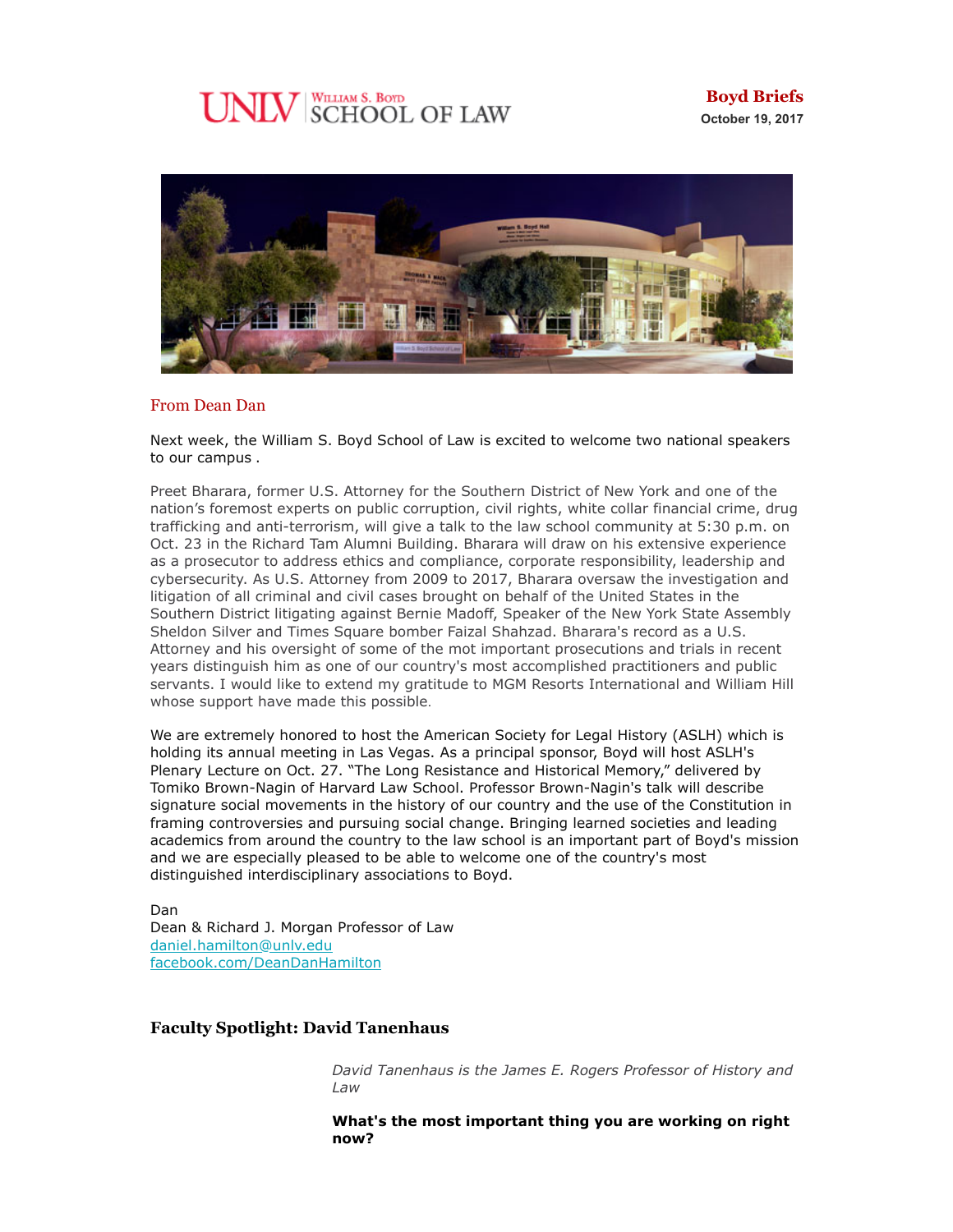

Professor Michael Green (UNLV History Department) and I are serving as co-chairs of the Local Arrangements Committee for the American Society for Legal History (ASLH). F or the first time in the Society's history, the 2017 annual meeting will take place in Nevada from October 26-28. The law school is the principal sponsor of the conference, and many of the sessions will be at Boyd. I'm absolutely thrilled that Professor Tomiko Brown-Nagin of Harvard Law School will deliver the Plenary Address at UNLV on Nevada Day. Her topic is "The Long Resistance and Historical Memory." We're filming her lecture which will air in the future on the local PBS station.

The Society has a longstanding relationship with the law

school. From 2004 to 2012, Boyd was the institutional home for the journal *Law and History Review* ( *LHR)* , which Cambridge University Press publishes on behalf of the Society. During those years, I served as the editor of *LHR* and was fortunate enough to work closely with the brilliant legal historian Dan Hamilton. It's now a joy to work with Dean Dan to welcome ASLH to Las Vegas as this Society has been our intellectual home.

## **What is the most significant issue facing your field and how should it be addressed?**

Legal historians are playing prominent roles as public intellectuals in international conversations about law, freedom, justice, and governance. In this country, many are using their expertise to help courts, including the U.S. Supreme Court, to answer constitutional questions about issues such as the emoluments clause, free speech, gay rights, gerrymandering, and the administration's travel bans.

## **Which of your recent books or articles should I read?**

The University Press of Kansas just published a new edition of my book *The Constitutional Rights of Children:* In re Gault *and American Juvenile Justice* upon the 50th anniversary of the case. It includes expanded coverage of the Roberts Court's juvenile justice decisions, explains how disregard for children's constitutional rights led to the "Kids for Cash" scandal in Pennsylvania, and discusses new legal developments in the Gault case.

# **Student Spotlight: Kevin Everage**



#### **Prior to law school, you spent many years working as a patent examiner. What did you gain from that experience?**

I learned a lot about intellectual property law by prosecuting patent applications at the United States Patent and Trademark Office ( USPTO) for eight years. While my specific duties only involved patents, I eventually decided on my own to branch into trademarks. Having this unique perspective into how the USPTO operates is a key advantage. Since leaving the USPTO, I have found that employers recognize and value my examining experience. It played a big part in

landing internships at UFC and Switch, and my experience is one of the reasons why Switch offered me a full-time position.

#### **And now you are working for Switch … how goes that?**

Exciting! I enjoy in-house work in the corporate setting. We operate at a fast pace and as a member of the Policy team I help tackle a lot of different issues. We have more than 350 issued and pending patent claims, and over 300 registered and pending trademark class registrations. This summer we received a Notice of Allowance for the first patent application Switch filed back in 2007, for Hot Aisle Containment technology. This was a monumental win and I enjoyed helping get it over the finish line. We are very busy, and Switch is an amazing company. I love it here.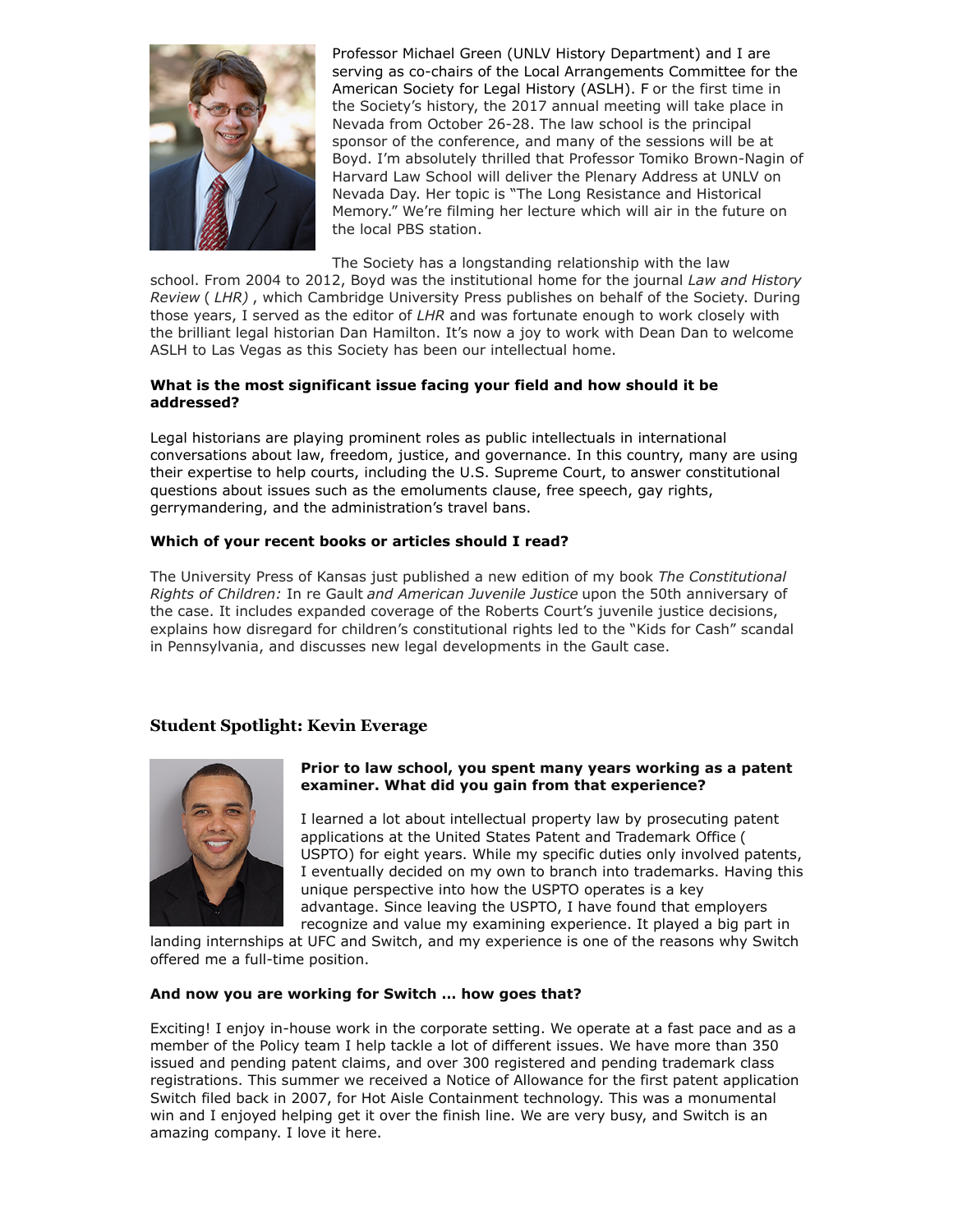#### **What have been your keys to survival as a part-time law student working a fulltime job?**

Just putting a conscious effort into maintaining my mental and physical well-being. Finding time to work out, eat healthy, and get enough sleep is tough, but it is critical to dealing with the stress we feel every day as part-time students with full-time jobs.

# **Alumni Spotlight** : **Martina Geinzer '03**



*Martina is the Las Vegas Metropolitan Police Department Assistant Attorney General*

## **Tell me about your decision to attend Boyd School of Law.**

I moved to Las Vegas from Germany in 1994, after receiving a degree from Phillips University in Marburg on a partial scholarship. However, UNLV did not accept all of the credits from the German high school and university, so I had to take some lower level classes to receive my undergraduate degree. Once I graduated in 1995 with my B.A. in

Political Science, I thought I wanted to go into public service. So, I completed my Masters in Public Administration at UNLV in 1998. At the same time, I was laid off from my job as a Socio-Economic Analyst at the Yucca Mountain Project. Several of my friends had enrolled in the charter class for the law school. Since I still had not fully figured out what I wanted to do when I grew up, and they really seemed to enjoy it, I applied for the program. It was the best decision I ever made. I truly enjoy being a lawyer.

## **What drew you to work for the Las Vegas Metropolitan Police Department and what do you like most about your work there?**

I always say that Sheriff Gillespie made me an offer that I could not refuse. I became interested in law enforcement and correctional law in 2004, when I represented a medical services provider for correctional facilities. This interest flourished further during my time at the Nevada Attorney General's office, where my main client was the Nevada Department of Corrections. In August of 2007, I joined the LVMPD and oversaw all litigation and claims against the department. I started providing some advice and counsel to the Detention Services Division due to my knowledge and interest in correctional law. I was assigned full time as Assistant General Counsel to the Detention Services Division about two years ago. It is a very challenging position; and there is always some sort of emergency that requires immediate attention. I truly can say that no day is like the other; and I learn something new every day. I do have the best job anyone can ask for.

# **What advice you would give someone just starting in the profession?**

Regardless of where or what type of law you practice, be civil to opposing counsel and everyone else. New lawyers, including myself when I started, often have difficulty separating themselves from the case and take it personally. It is sometimes very difficult, especially when the other side "bends" the facts and personally attacks you. I have learned that you can zealously and effectively represent your client without attacking opposing counsel. Remember the saying "You catch more flies with honey." Throughout the years, I have become great friends with lawyers I met even though they were opposing counsel in a particular case.

Boyd Briefs | Read past issues [here](https://law.unlv.edu/newsroom/boyd-briefs).